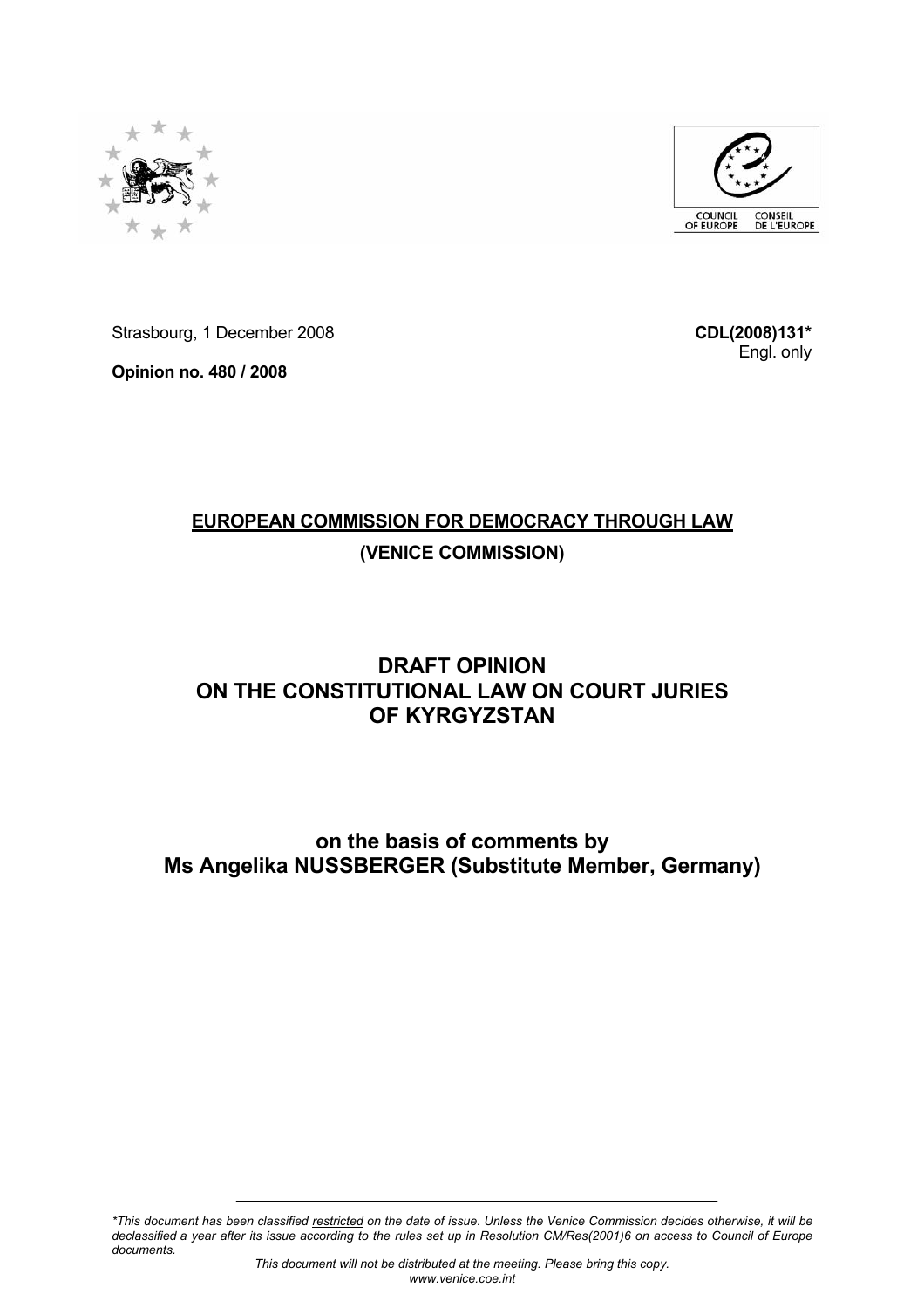*1. By letter dated 6 May 2008, the Chair of the Constitutional Court of Kyrgyzstan, Ms Svetlana Sydykova, requested an opinion on: (1) the draft Law amending and supplementing the Law on constitutional proceedings in Kyrgyzstan (CDL(2008)064); (2) the draft Law amending and supplementing the Law on the Constitutional Court (CDL(2008)065); (3) the Law on the Status of Judges (CDL(2008)099); (4) the Law on Court Juries (CDL(2008)069); (5) the Law on Bodies of Judicial Self-regulation (CDL(2008)098) and (6) the Law amending and supplementing the Law on the Supreme Court and local courts (CDL(2008)097). The Law on Court Juries (4) is dealt with in this opinion; laws (1) and (2) were dealt with in Opinion 481*  (*CDL-AD(2008)029) and laws (3) and (5) are covered in separate opinions.* 

*2. The present opinion was drawn up on the basis of comments by Ms Nussberger (CDL(2008)105, who was invited by the Venice Commission to act as a rapporteur.* 

*3. A conference on the topic "Supremacy of law and the independence of the judiciary – guarantees for the stability of democratic institutions" was organised in Bishkek, Kyrgyzstan on 27-28 May 2008 together with the Constitutional Court (CDL-JU(2008)022 synopsis). The purpose of the conference was to inform the Venice Commission about the current judicial*  reform in Kyrgyzstan, in the context of the request for an opinion on the six draft *laws/amendments mentioned above.* 

*4. This opinion was adopted at the … Plenary Session of the Venice Commission (Venice, …).* 

#### **GENERAL REMARKS**

5. The draft *Law on Court Juries in the Kyrgyz Republic* forms a part of a series of laws aimed at reforming the judicial system of Kyrgyzstan and has been introduced as a result of the constitutional changes made in this area.

6. This opinion is based on an English version of the draft Law. It is important to note that the Venice Commission has been given one draft out of various existing drafts currently debated in Kyrgyzstan. An analysis in Russian prepared for the OSCE refers to another draft.

## **LAW ON COURT JURIES**

7. The explanatory memorandum of the draft *Law on Court Juries* sets out that the aims of this Law are "*to bridge the gap between the judicial system, courts and society*" and to put an end to corruption. Although the perception that a jury system can enhance fair trial and lead to higher acquittal rates may be explained through historical evidence, this view should be approached with caution. Jury systems in and of their own are no guarantee for the independence and fairness of the justice system. This will depend on the legal framework and the practical application of the rules.

## **Participation in the dispensing of justice – right or duty?**

8. The draft Law's constitutional basis are Articles 15 and 82 of the Constitution. According to Article 15.6 "*Everyone shall have the right to have their case examined by a court with the participation of jurors in cases stipulated by law*." Article 82 stipulates that "*1. Judicial authority of the Kyrgyz Republic shall be exercised solely by a court. In the cases and under the procedures provided for by law, citizens of the Kyrgyz Republic shall be entitled to participate in the administration of justice. 2. Judicial authority shall be exercised by means of constitutional, civil, criminal, administrative and other forms of legal proceedings. 3. The judicial system of the Kyrgyz Republic shall be established by the Constitution and laws and shall consist of the Constitutional Court, the Supreme Court and local courts. Specialised courts may be*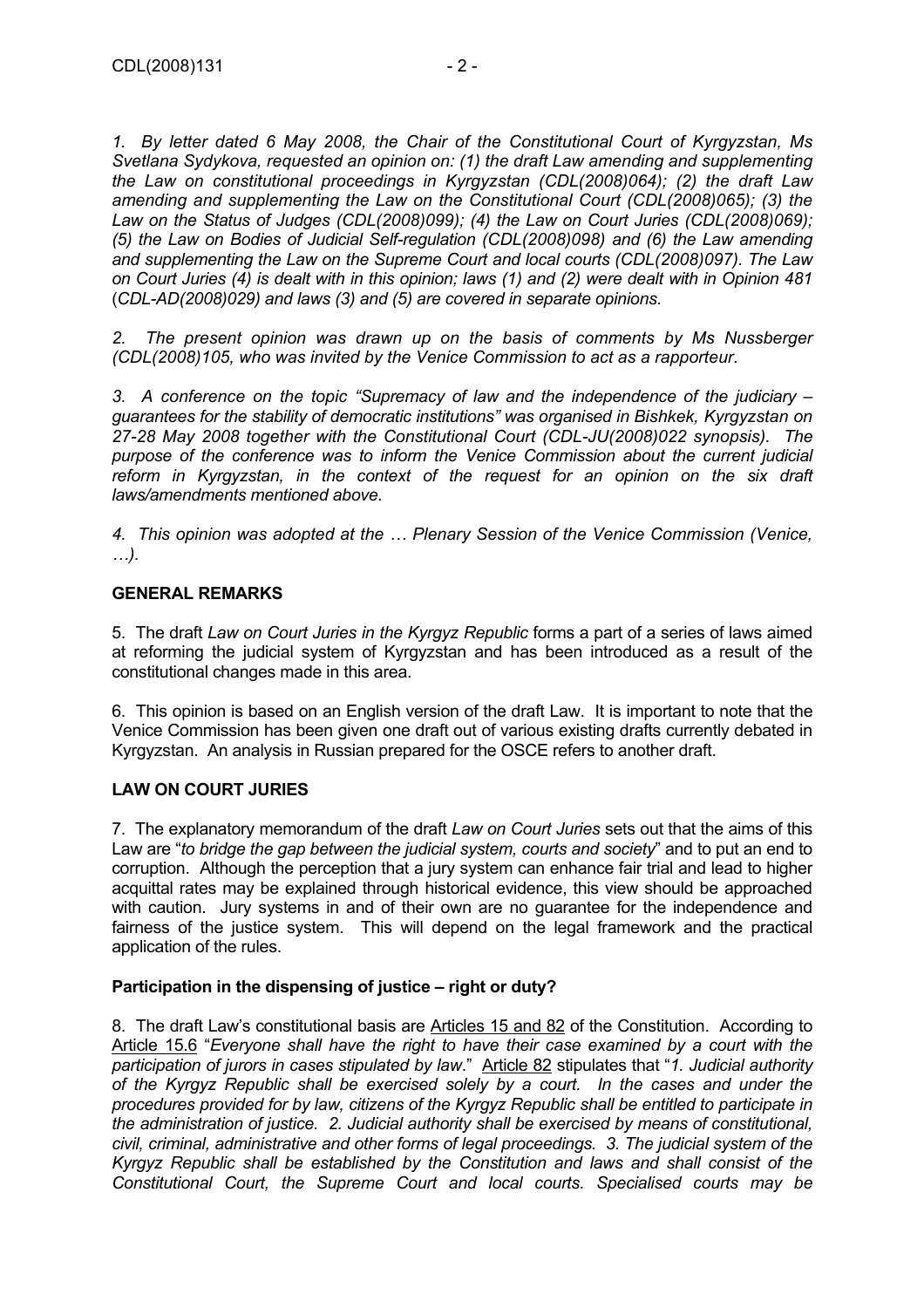*established by constitutional law. The creation of extraordinary courts shall not be permitted. 4. The organisation and operating procedure of the courts shall be defined by law."* 

9. Article 82 therefore grants an entitlement to participate in the administration of justice. The wording is reminiscent of other participation rights, such as the right to participate in state government (e.g. Article 23 of the Constitution). This approach differs from other European constitutions, which only determine the right of the accused to be judged by a jury in cases of especially serious crimes (cf. Article 22 of the Russian Constitution), not a citizen's right to participate in the adjudication of cases. Accordingly, taking part in a jury trial is perceived not as a right, but as a duty.

10. The draft Law mirrors the constitutional provisions and explicitly states, in Article 1.1, that citizens are "*entitled, in circumstances provided for in law, to participate in the dispensing of justice*." At the same time, Article 1.3 explains that the participation in the exercise of justice is a "*civil duty*". In this context, **the notion of participating in the dispensing of justice might be clarified.**

11. Article 7.3 provides that candidates for jury service are chosen by "*means of random selection*", therefore the entitlement mentioned in Article 1 has to be understood as a right to take part in the random selection process.

12. It is also not clear how the civil duty mentioned in Article 1.3 can be enforced in case the chosen candidate refuses to serve jury duty.

#### **Number and status of jurors**

13. Article 4 defines what a juror is and sets out the basic requirements, explaining that jurors take part in the adjudication of "*criminal cases regarding particularly serious crimes*." They can be involved at the "*request of a party admissible under the procedure established by the Code of Criminal Procedure*." Apparently, this includes the accused person, the prosecutor (*prokuror*) and the victim - to the extent that the latter can become a party.

14. The number of jurors is set at 12. This seems to have been controversial, as the presidential administration wanted to have only 7 or a maximum of 9 jurors. **However, it is better to have 12 jurors, as a larger number of jurors helps to base the decision on a broader consensus.**

15. The wording of Article 4.3 is rather vague. It provides that "*any influence on that process by persons with an interest in the outcome of the case*" shall be precluded. In order to become operational the Venice Commission **recommends that "***interest in the outcome of the case***" be clearly defined and that a procedure be set up for excluding those having a specific interest.** This may have been done by the Code of Criminal Procedure – but this document was not available for analysis.

## **Prerequisites for being a juror**

16. According to its heading, Article 5 regulates the "*requirement imposed on jurors*", when in fact it explains who is excluded from being a juror. The age limit is set at 25 years and this might be seen as age discrimination. Nevertheless, similar age limits are not uncommon in European practice with respect to both judges and jurors.

17. In addition to excluding certain people from the lists of candidates for jury service, Article 5.3 provides that some people can be excluded from the examination of a given criminal case. According to Article 5.3.2 **people who do not speak the language in which the proceedings are going to take place can be excluded.** This provision can only be judged on the basis of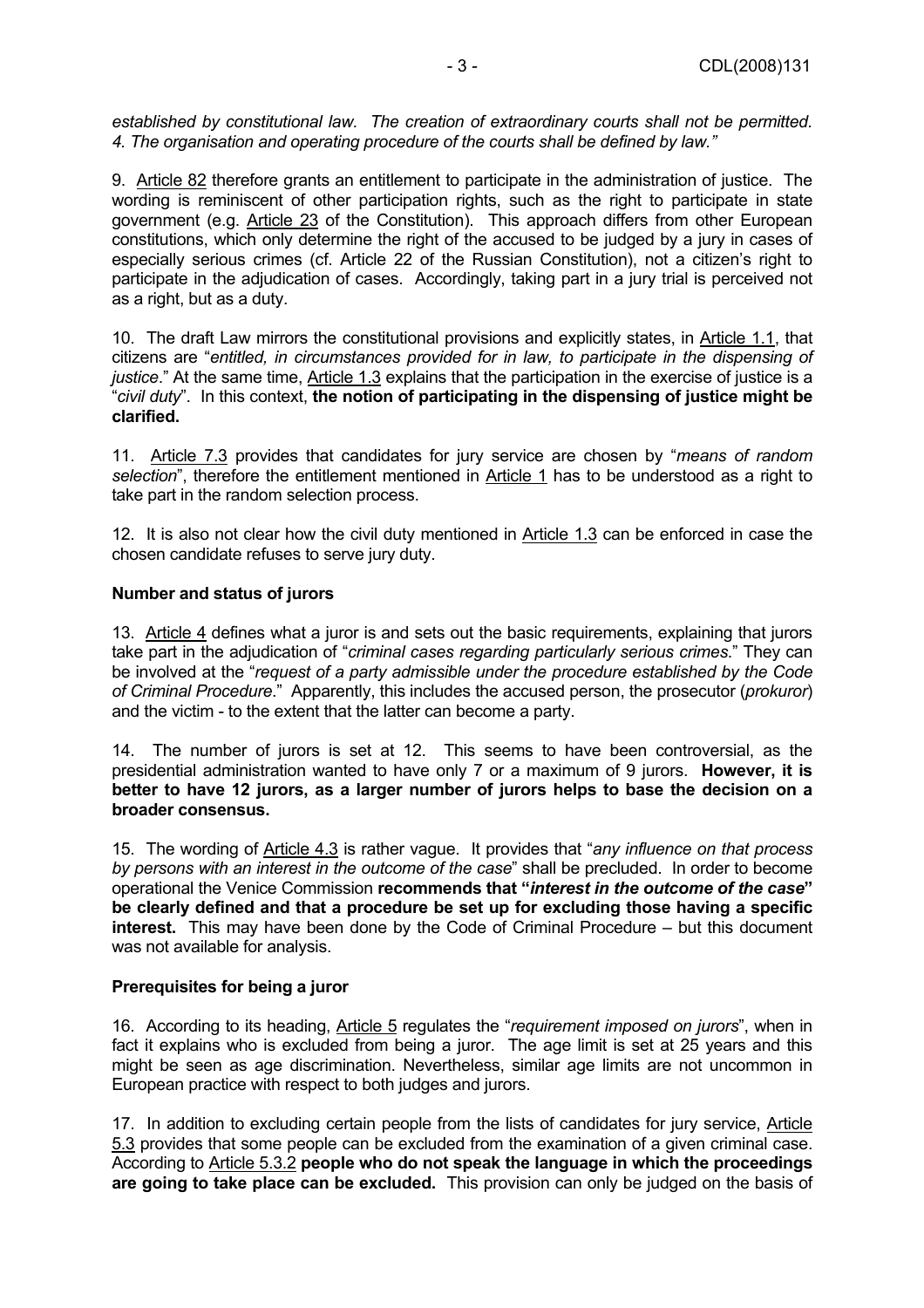the provisions on the languages used in criminal proceedings. **There is a danger that such a provision might lead to the exclusion of minorities.** 

#### **Selection mechanism**

18. Article 6 et seq. of the draft Law set out in detail the procedure for identifying and selecting candidates. It is mainly based on a co-operation between the President of the Supreme Court and the regional administration in order to identify candidates. The basic idea is to have a random selection among those registered as voters. **The draft Law should explain the process of "***random selection***" in order to exclude any misuse and corruption.**

19. It is noted that under Article 7.10 **all citizens have the right to submit written notification concerning unfounded inclusion and exclusion of candidates. It is difficult to imagine how this procedure is going to work in practice** and if it is possible for the administration to check the written notifications within 5 days only (Article 7.11).

20. The obligations of officials and leaders of organisations to submit information concerning the compiling of the list are set out in Article 8. It is not clear in which context such additional information is necessary insofar as the selection process is based on the lists of the registered voters only. It would be useful to know which organisations are meant in this provision.

21. Article 9 is of great importance as it regulates who can be excluded from the list of candidates by the administration. **This provision excludes a wide range of professionals such as judges, prosecutors (***prokuror***), military servicemen etc. This is to be highly welcomed.**

#### **Material compensation and guarantees**

22. Article 12 regulates **the material compensation for jurors**. This **seems to be acceptable** insofar as it does not place jurors at a financial disadvantage due to their work.

23. The regulations on independence and immunity of jurors are very short also in comparison with earlier versions of the draft. **The guarantees of the independence and immunity of judges** on the basis of the *Law on the status of judges of the Kyrgyz Republic* **is extended to jurors and members of their family**. **It is however strange that immunity also applies to the members of the family.** 

24. Article 13.2 establishes that a person hampering a juror in the fulfilment of his or her function shall bear liability. This provision is extremely vague and the Venice Commission recommends that **what is meant by "***hampering the fulfilment of duty***" be clearly explained in the draft Law**.

#### **CONCLUSION**

25. Although the overall concept of including jurors in criminal trials on the most serious crimes seems to be a promising approach to enhance fair trial, a number of details in the draft Law remain vague. This applies in particular to the exclusion of people having an "interest" in the outcome of the proceedings, to the guarantees of independence and immunity and to the procedure of "random selection".

26. The Venice Commission would therefore recommend the following:

- Article 1.1: the notion of "*participating in the dispensing of justice*" should be clarified;
- Article 1.3: a procedure is needed to clarify how the civil duty can be enforced in case a chosen candidate refuses to serve jury duty;